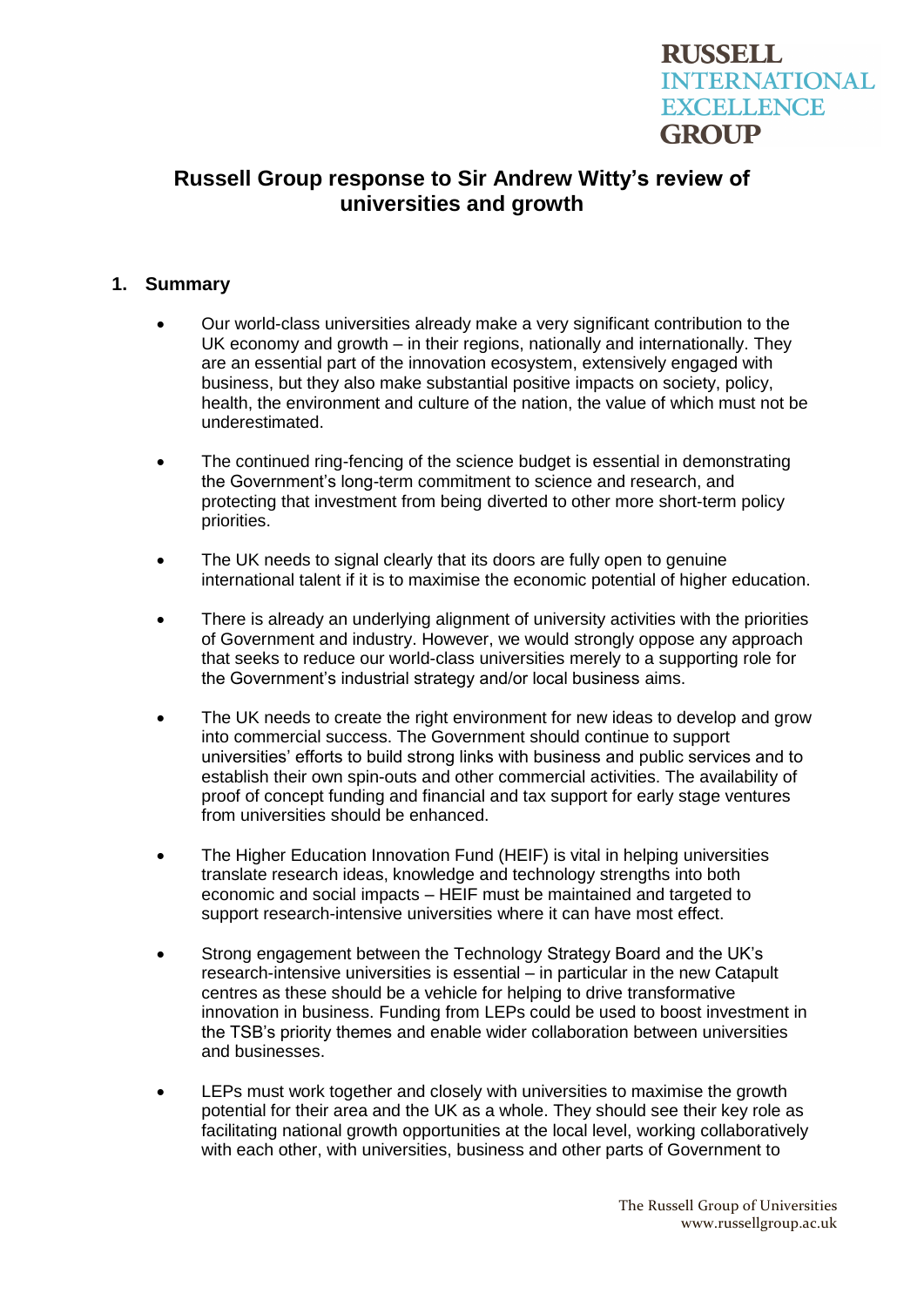attract inward investment and scale-up existing growth-related initiatives to make a bigger impact.

 EU structural funding must be made easier to access for universities as key economic players in their regions. It should be used to support businessuniversity collaboration, enabling universities to scale-up investments in knowledge transfer, commercialisation and development activities and to develop research capital for solving business challenges.

### **2. Introduction**

- 2.1 The purpose of The Russell Group is to provide strategic direction, policy development and communications for 24 major research-intensive universities in the UK; we aim to ensure that policy development in a wide range of issues relating to higher education is underpinned by a robust evidence base and a commitment to civic responsibility, improving life chances, raising aspirations and contributing to economic prosperity and innovation.
- 2.2 The independent review being conducted by Sir Andrew Witty is timely and right to focus on the future comparative advantage that our universities can bring to the UK. All the evidence shows our leading research-intensive universities are the engine room of long-term, sustainable growth and prosperity. We provide numerous case examples of this in two recent publications:
	- (a) *The economic impact of Research conducted in Russell Group universities*<sup>1</sup> .
	- (b) *Jewels in the crown: The importance and characteristics of the UK's world*class universities<sup>2</sup>.
- 2.3 Our submission should be read in conjunction with these reports, our input to the forthcoming Spending Review<sup>3</sup> and contributions from individual universities which highlight the incredible diversity and scale of activity linked to current and future economic prosperity in the UK's world-class universities.
- 2.4 This range of activity covers everything from world-leading basic research to applied R&D, design and innovation work to education, leadership training, skills development and entrepreneurship opportunities to knowledge exchange, business incubation, demonstrators, and facilities and equipment services, not to mention universities' links to networks of knowledge and skills right across the globe. Our universities engage extensively with the full spectrum of businesses, charities and other organisations from the smallest start-ups to the largest multi-nationals as well as creating many dozens of their own spin-out companies every year. A few examples are listed in **Annex A**.
- 2.5 [Russell Group universities are highly effective and successful in the commercial](http://www.russellgroup.ac.uk/impact/)  [exploitation of their research.](http://www.russellgroup.ac.uk/impact/) Academics at Russell Group institutions are more likely to take out patents, license their research to a company or form a spin-out than

-

<sup>1</sup> [http://www.russellgroup.ac.uk/uploads/RG\\_ImpactOfResearch2.pdf](http://www.russellgroup.ac.uk/uploads/RG_ImpactOfResearch2.pdf)

<sup>2</sup> <http://russellgroup.org/JewelsInTheCrown.pdf>

<sup>3</sup> [http://russellgroup.ac.uk/uploads/Russell-Group-submission-to-the-2013-Spending-Review-final\\_3.pdf](http://russellgroup.ac.uk/uploads/Russell-Group-submission-to-the-2013-Spending-Review-final_3.pdf)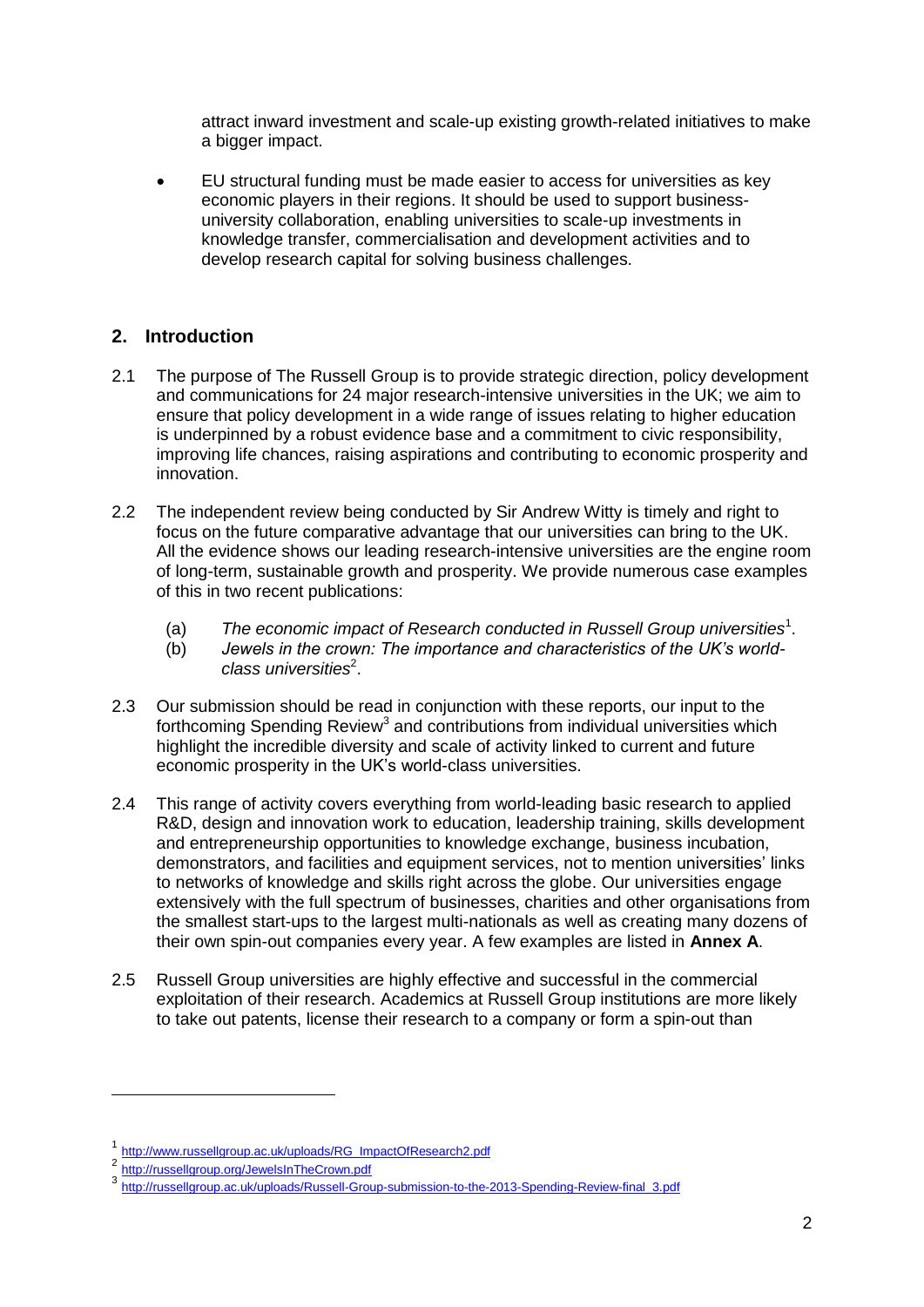academics at other UK institutions<sup>4</sup>. With their connections into science and research internationally, our universities also provide the core of the UK's absorptive capacity for new ideas that may originate elsewhere. Problems faced by industry and others often require solutions developed through collaboration and universities are well placed to make effective connections.

### 2.6 In our submission to the Spending Review we noted that:

The contribution of universities to generating and disseminating new knowledge and ideas is an incredibly valuable public good, which should never be overlooked. It is important, especially in difficult economic times, to resist the tendency to view universities primarily as instruments to deliver short-term economic development or the skilled labour force of tomorrow. Their role is much more complex, and their contribution much broader than that.

We are well aware of the current economic conditions facing the UK and the need to bring the economy back to a position of long-term sustainable growth while containing levels of debt and Government spending. The UK, along with most western economies, is coming to terms with a new economic reality in the wake of banking crises and an extended period of recession or near recessionary conditions. At the same time, competition from China, Brazil, India and many other nations continues to gain momentum.

Economic growth is not something that can ever be taken for granted even in benign periods, but the current situation requires a more determined approach. We recognise the Government is taking steps to create the right conditions in the UK that should allow growth to occur and that much of the emphasis so far has been on business – for example improving the corporate tax environment, developing new sector-specific industrial strategies and investing in infrastructure. However, in highly developed economies such as the UK, growth increasingly needs to come from investments in research, innovation and human capital– all areas in which the role of universities is critical<sup>5</sup>.

- 2.7 Russell Group universities are major contributors to the economy in their own right, supporting more than 270,000 jobs and generating an economic output in excess of £30 billion a year. And the contribution from our universities is growing apace. The economic impact has increased from £28 billion to £30 billion in just one year $^6$ . That represents 7% growth at a time when growth across the whole economy was flat.
- 2.8 This benefit is spread right across the UK and in some of our major cities up and down the country universities are key contributors to their regional and local economies. The

For example:

-

[https://spiral.imperial.ac.uk/bitstream/10044/1/9913/6/Haskel%202012-06.pdf;](https://spiral.imperial.ac.uk/bitstream/10044/1/9913/6/Haskel%202012-06.pdf)

[http://www2.lse.ac.uk/researchAndExpertise/units/growthCommission/documents/pdf/LSEGC-Report.pdf;](http://www2.lse.ac.uk/researchAndExpertise/units/growthCommission/documents/pdf/LSEGC-Report.pdf)

http://dl.niit.edu/mni/MGI\_Manufacturing\_the\_future\_Full\_report\_Nov%202012.pdf; [http://www.oecd.org/innovation/knowledge](http://www.oecd.org/innovation/knowledge-is-growth.htm)[is-growth.htm](http://www.oecd.org/innovation/knowledge-is-growth.htm)

<sup>4</sup> *The dual funding structure for research in the UK: research council and funding council allocation methods and the pathways to impact of UK academics,* UK Innovation Research Centre and the Centre for Business Research, revised May 2013.<br><sup>5</sup> Fer avemple:

 $6$  Russell Group calculation based on universities' 2011-12 financial statements and previous work on economic impact by UUK.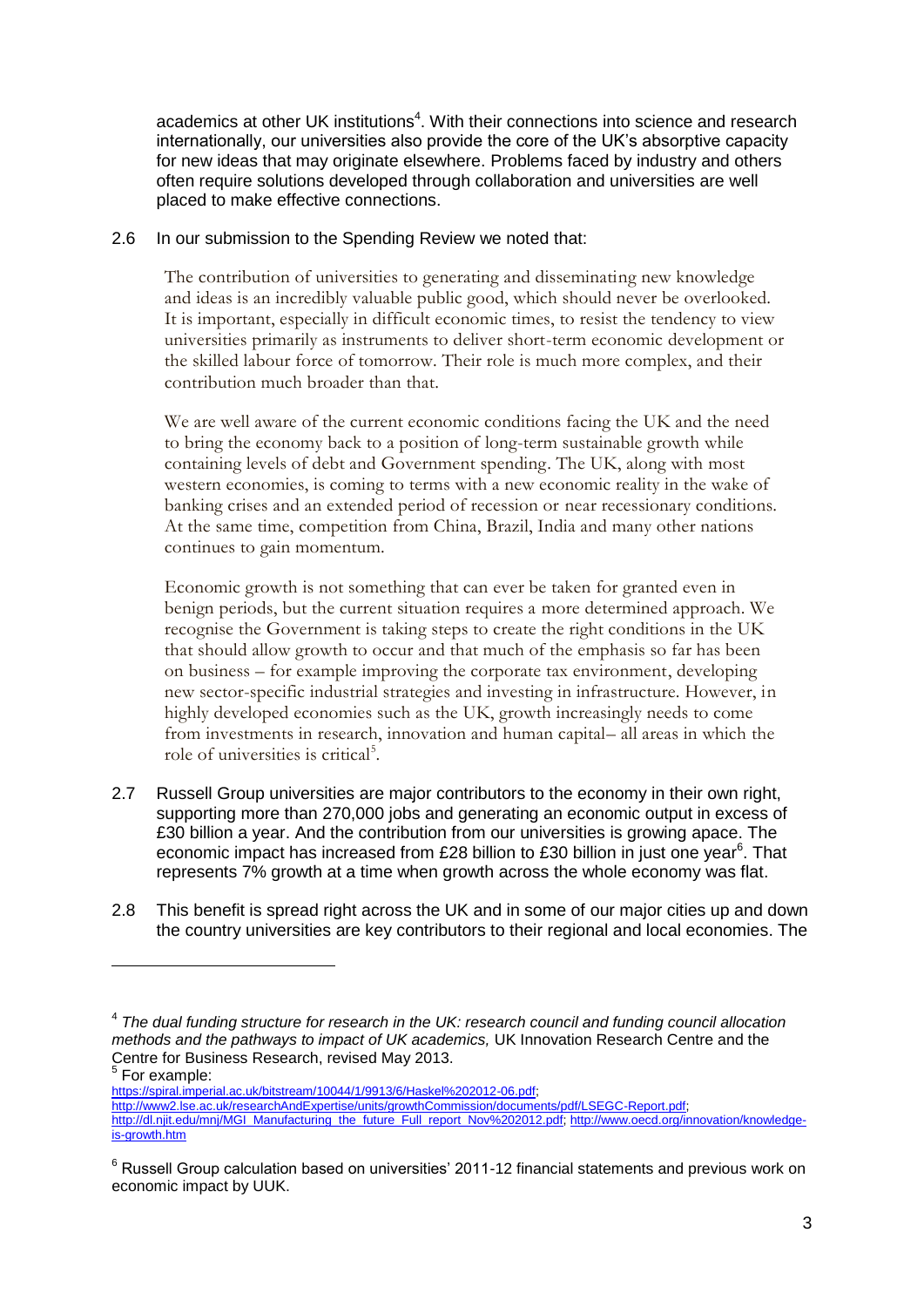University of Birmingham, for example, generated £1.1 billion of spending in the region in the 2011-12 academic year. Their value-added contribution to the West Midlands economy (c. £530m) was almost double that of the region's eight largest football clubs and has increased 38% since 2005-06<sup>7</sup>. Similarly, higher education is now the largest single sector of employment on Merseyside.

- 2.9 However, this is only a small part of the story. There is a huge social value in educating a skilled, questioning and engaged population and developing the leaders of tomorrow. The research generated in leading universities helps us understand our society and informs the infrastructure that supports social cohesion. It informs policy and practice across areas that touch all our lives directly, such as medical treatment for the ill or the education of our children, and shapes our social environment through debate on topics such as human rights, equality and national security. Our research also helps us to preserve and appreciate our magnificent cultural heritage, playing a vital role in our appeal to individuals, organisations and governments as a nation to visit and to do business with $8$ . It supports the production of numerous art forms, often in ways that allow the public to engage with the art in an interactive and enjoyable way.
- 2.10 These wider impacts are explored in depth in our recent report on *The social impact of*  research conducted in Russell Group universities<sup>9</sup>.
- 2.11 In truth the majority of university activity will have not just intellectual, but financial and wider benefits too, such as when research leads to new products and services that benefit health or the environment whilst also generating income or savings.
- 2.12 To deliver these benefits, all of which either directly or indirectly have the potential to underpin economic growth, universities need a supportive environment that fosters intellectual curiosity and creative thinking in our very best researchers.
- **2.13 Our world-class universities already make a very significant contribution to the UK economy and growth – in their regions, nationally and internationally. They are an essential part of the innovation ecosystem, extensively engaged with business, but they also make a substantial positive impact on society, policy, health, the environment and culture of the nation, the value of which must not be underestimated.**

### **3. Comparative economic advantage can be derived from our universities**

### *Research and innovation excellence*

-

3.1 Our universities are far from the image of remote ivory towers. A report last year by the World Economic Forum ranked the UK among the best countries in the world for business-university collaboration and significantly ahead of other G8 nations<sup>10</sup>.

9<br><http://russellgroup.org/SocialImpactOfResearch.pdf>

<sup>7</sup> <http://www.birmingham.ac.uk/Documents/university/economic-impact-of-university-of-birmingham-full-report.pdf>

<sup>&</sup>lt;sup>8</sup> For example, culture and quality of life factors were highlighted among the UK's key strengths in attracting the international headquarters of businesses to the UK in a report on making the UK the best place to do business: <http://www.cbi.org.uk/media/934670/making-the-uk-the-best-place-to-invest-report.pdf>

[http://www3.weforum.org/docs/WEF\\_GlobalCompetitivenessReport\\_2012-13.pdf](http://www3.weforum.org/docs/WEF_GlobalCompetitivenessReport_2012-13.pdf)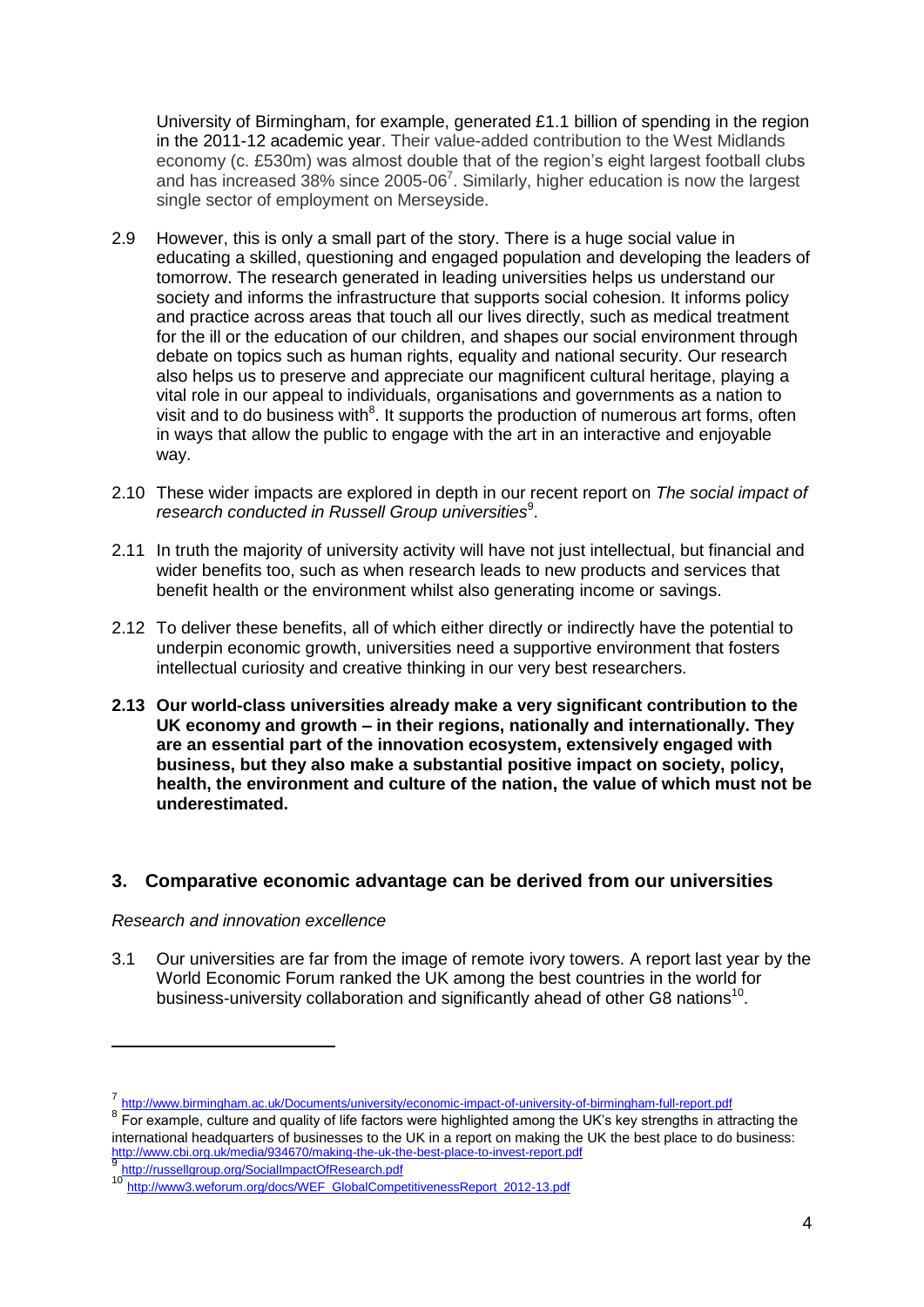- 3.2 This strength is reflected in official statistics on the services UK universities provide to the economy and society. The annual Higher Education – Business and Community Interaction (HE-BCI) survey released recently reveals that the total value of universities' services to the economy and society increased by 4% to £3.4 billion in 2011-12 $^{11}$ . Within this, contract research is the largest single element, worth £1.11 billion. This is 192% more than in 2003-04, the time of the Lambert Review of business-university collaboration. The ultimate impact on the economy and growth is orders of magnitude higher still as businesses invest in taking ideas from such research through to market.
- 3.3 The 24 Russell Group universities were responsible for 74% by value of contract research in the HE sector in 2011-12 and, indeed, these universities contribute out of all proportion to their size on most economic measures. For example, they account for more than 60% of spin-out companies which survive for three years or more and 70% of IP income to the HE sector (including  $96\%$  of IP income from overseas)<sup>12</sup>. In 2011-12, there were over 640 university spin-out companies active under Russell Group ownership with 6,350 full time equivalent employees.
- 3.4 Our real comparative advantage derives from the excellent research conducted in the UK's world-class universities. There is strong evidence that the UK's research base is amongst the best in the world but, as we set out in our submission to the Spending Review, its financial sustainability is far from secure.
- 3.5 In an open letter to the Prime Minister, published in the *Financial Times* in February when the EU Multi-annual Financial Framework was being negotiated, we noted that:

The UK leads Europe in the quality of our research. Our researchers have won far more awards from the European Research Council (ERC [which focuses on research excellence]) than our nearest competitor: 761 compared to Germany's 467.

ERC funding alone – which is only one component of total EU research funding – has contributed a massive  $f_1$  billion to the UK knowledge economy. With this funding we pursue fundamental, applied and translational research into the grand challenges facing us, including healthy ageing, clean energy, and food security: research which underpins sustainable economic growth.

- 3.6 Indeed, reinforcing this mark of excellence, the UK received €3.7bn in research and innovation funding from Framework Programme 7 (FP7) in 2007-2011, second only to Germany. The then 20 Russell Group universities alone won over €1.5 billion, 16% of all EU research funding to universities.
- 3.7 The UK ranks second only to the US in the number of world-class universities and the global reputation of our leading universities remains strong:
	- The 2008 Research Assessment Exercise found that
		- i. over 60% of the UK's very best ('world leading') research took place in Russell Group universities

-

<sup>11</sup> <http://www.hefce.ac.uk/news/newsarchive/2013/name,81928,en.html>

<sup>&</sup>lt;sup>12</sup> Higher Education – Business and Community Interaction survey 2011-12 (HESA, May 2013)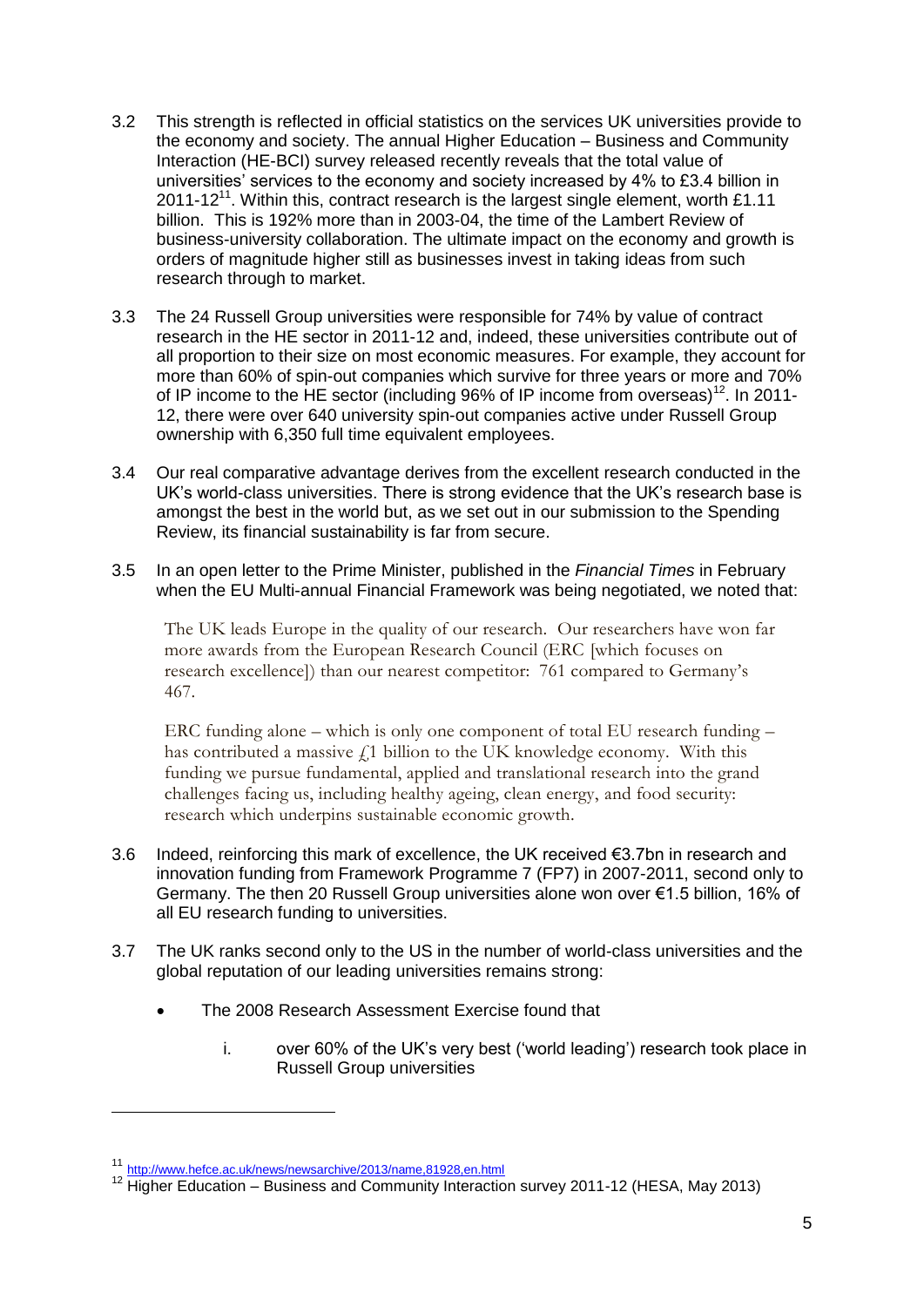- ii. on average, the proportion of research which is 'world leading' at Russell Group universities is double that of the rest of the sector.
- Apart from the US and UK no other country in the world has more than a handful of universities in the top 100.
- League table rankings are fraught with difficulties but ten Russell Group universities feature in the *Times Higher Education* top 100 world universities, nine feature in the top 100 in the Academic Ranking of World Universities, and four in the top global six and 17 in the top 100 QS World University Rankings.
- 3.8 Basic long-term research has been enormously beneficial for our nation's economy, and for the health and wellbeing of the UK population. **The continued ring-fencing of the science budget is essential in demonstrating the Government's long-term commitment to science and research, and protecting that investment from being diverted to other more short-term policy priorities.**

#### *International*

-

- 3.9 In the QS World University Rankings by subject, the UK's excellent credentials are even more pronounced: Russell Group universities gain 52 top-five places (including 33 first or second in the world placings) across the 30 subjects covered.
- 3.10 It is perhaps not surprising then that higher education overall is also one of this country's most successful export industries and is estimated to contribute more than £8.2 billion a year in overseas earnings<sup>13</sup> - on a par with the UK's earnings from the export of electrical equipment or manufactured food products. In Sheffield alone international students pump £120 million into the local economy every year<sup>14</sup>.
- 3.11 This potential and the importance of attracting internationally mobile talent and research and innovation investments to globally-connected centres such as our worldclass research universities was recognised in a major report by the McKinsey Global Institute in  $2010^{15}$ :

Innovate at scale. Government efforts to stimulate the growth of clusters have often ended in failure. Past McKinsey research has shown that only half of clusters have grown faster than the overall economy. Achieving success requires concentration of investments in research into large and connected centres, access to global best practice through the recruitment of top talent and cluster-specific support that builds on existing competitive advantages (e.g., in biosciences) ...

Policy makers should view these sectors [education and health] as international growth opportunities rather than public sector cost centers. This will require new and existing universities to add capacity and capability to attract international students... Education is a huge market - the OECD estimated that in 1980 just over a million students were enrolled at universities and colleges outside their country of origin; that number has now tripled to 3.3 million. This is a significant growth opportunity.

<sup>13</sup> BIS research paper 46, *Estimating the Value for the UK of Education Exports,* 2011.

<sup>14</sup> <http://www.shef.ac.uk/news/nr/international-students-economy-sheffield-university-visa-1.257561>

<sup>15</sup> [http://www.mckinsey.com/insights/europe/from\\_austerity\\_to\\_prosperity\\_seven\\_priorities\\_for\\_uk](http://www.mckinsey.com/insights/europe/from_austerity_to_prosperity_seven_priorities_for_uk)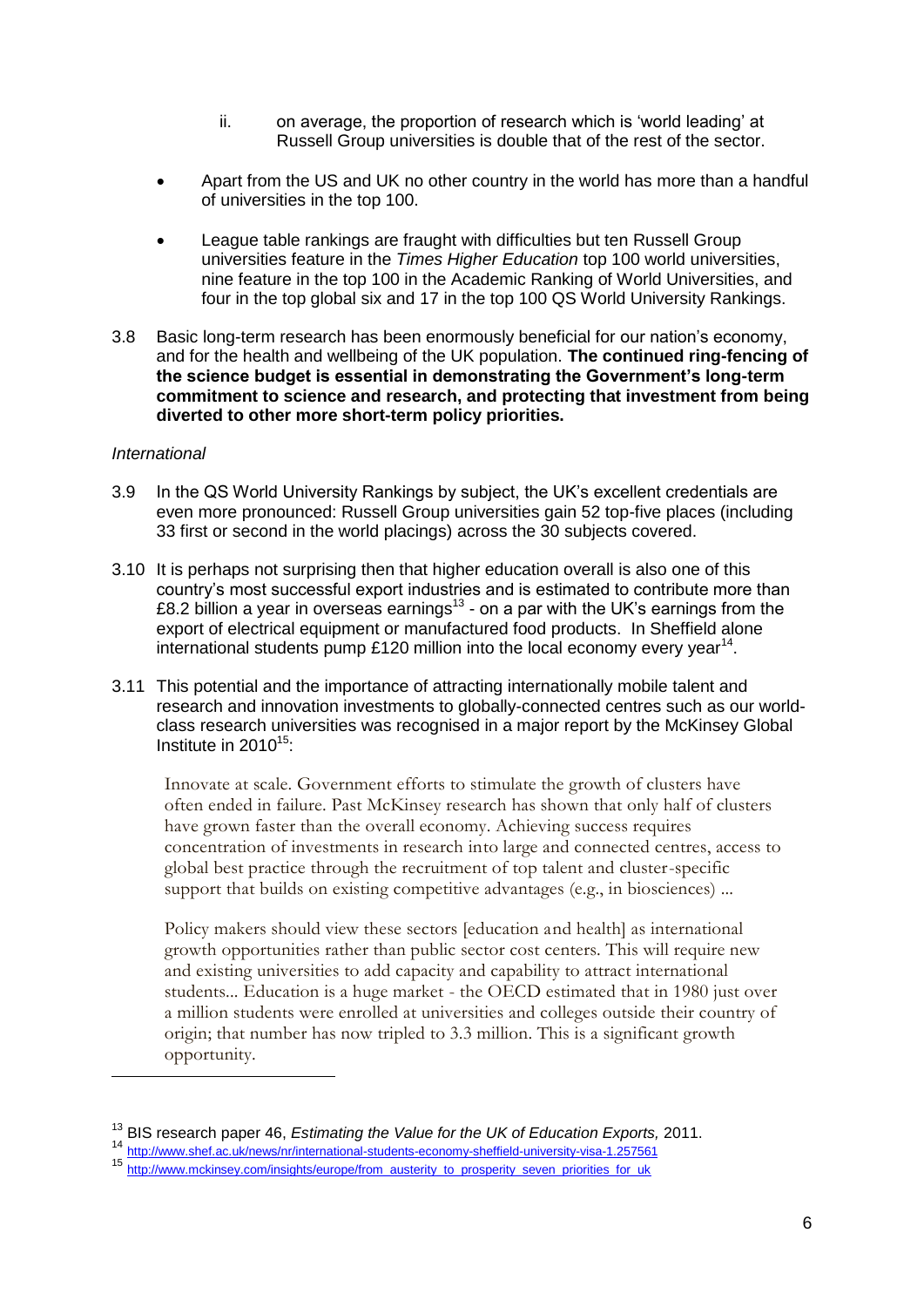- 3.12 To build on this and create comparative advantage for the future, it is crucial the immigration system continues to support universities' efforts to attract talented people who have a legitimate interest in studying, teaching or carrying out research here.
- **3.13 The UK needs to signal clearly that its doors are fully open to genuine international talent if it is to maximise the economic potential of higher education.**

#### *Proof of concept and early stage funding*

- 3.14 Our universities can be, and indeed are already, significant contributors to the UK's comparative economic advantage and growth, but they could do even more with the right financial support.
- 3.15 The UK has a problem in accessing 'proof of concept' funds and venture capital (particularly compared to the US). Given the potential returns on investment, there is an argument for putting much more emphasis on proof of concept in the Government's wider support for innovation rather than a range of other initiatives and activities. Proof of concept work helps to demonstrate that commercial returns are possible and thus reduces the risk to private sector investors.
- 3.16 Proof of concept and proof of market funding is available via the Technology Strategy Board's (TSB's) re-launched SMART scheme (previously grant for R&D), but only SMEs are eligible to apply, which means universities cannot access this directly. The eligibility rules should be changed, allowing universities access to these funds to enable more good ideas to be developed for commercialisation or spin-out. The TSB also supports larger-scale demonstrators to test concepts (for example in low carbon vehicles, digital technologies and sustainable construction), which universities can access. Availability of this type of funding should be increased to ensure the UK can develop and test ideas at the scales needed to compete globally.
- 3.17 Discipline-focused proof of concept funding, such as the MRC/TSB Biomedical Catalyst Fund (worth £180 million over three years) should be replicated in other fields to support both academically and commercially-led R&D through to commercialisation.
- 3.18 In addition, further reforms to the tax regime should be considered to encourage more investment in early stage high-tech companies. Changes in tax should make a clear distinction between technology-based businesses, distinct from other small or early stage ventures. The successful University Challenge Fund could also be restarted. This scheme was instrumental in promoting collaboration across institutions, attracting private sector investment in university companies, and developing seed funds in universities.
- 3.19 Greater investment is required in clustering relevant skills around universities' research pipelines such that disruptive innovations can be recognised and put on an accelerated path to commercialisation. The requirement is at all levels from visionaries to management and operational people drawn from around the world.
- **3.20 The UK needs to create the right environment for new ideas to develop and grow into commercial success. The Government should continue to support universities' efforts to build strong links with business and public services and to establish their own spin-outs and other commercial activities. The availability of proof of concept funding and financial and tax support for early stage ventures from universities should be enhanced.**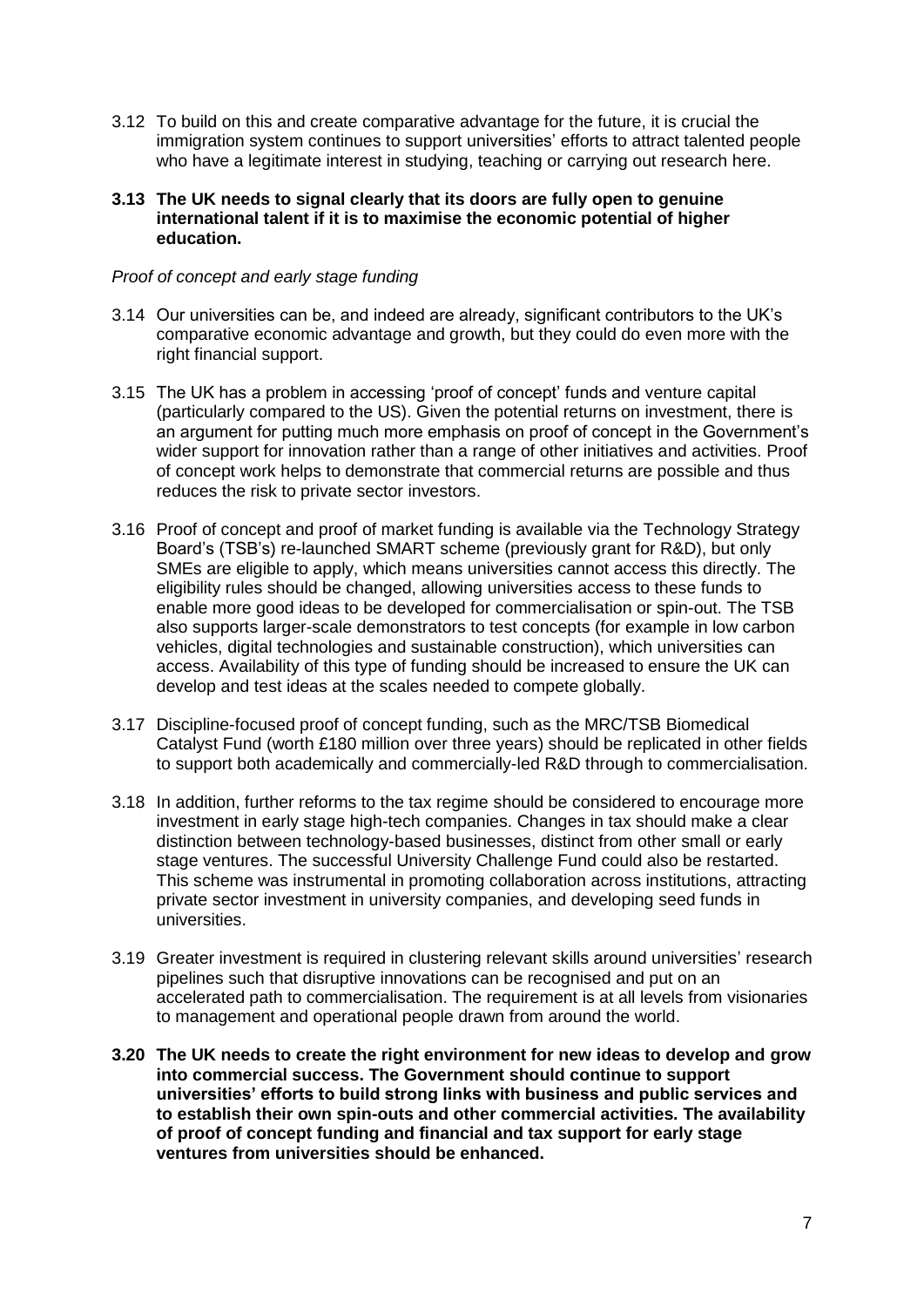### *Higher Education Innovation Fund (HEIF)*

- 3.21 Universities often face barriers in transforming ideas into social and economic impact due to the risks perceived by the private sector regarding investing in new developments. Government can act as an invaluable "enabler" of such developments, thereby securing future private investment and growth many times the initial investment. The Higher Education Innovation Fund (HEIF) in England and Northern Ireland, and the Knowledge Transfer Grant and Horizon Fund in Scotland, are major public funding sources underpinning the highly successful knowledge transfer/exchange activities undertaken by Russell Group universities. These funds are an essential component of the UK's innovation system, enabling institutions to share high quality innovation with businesses, diffusing knowledge into the economy and creating economic benefit for the nation. HEIF is now well-established as a permanent 'third stream' of funding, currently worth £160 million per year, with the bulk of this money (75%) coming from within the Science and Research Resource budget.
- 3.22 The ability to access a dedicated fund over an extended period of time has allowed universities to develop professional expertise to support knowledge exchange and the creation of economic and social benefit<sup>16</sup>. Use of HEIF monies has evolved over time to reflect changing needs and is now particularly valuable in universities' efforts to engage with SMEs, to maintain long-term relationships with larger businesses and to support small-scale Proof of Concept activity – critical, before seed and further capital becomes available.
- 3.23 HEIF allocations are rightly performance based, with institutions only eligible to receive an allocation if they exceed a £250,000 allocation threshold related to their external income earnings and performance of the sector overall. However there is also a cap of £2.85 million on the amount of money individual institutions can receive – restricting the ability of research-intensive universities to receive funding in proportion to the full scale or excellence of their knowledge exchange activities. This cap should be raised significantly. Responsibility for HEIF should be retained by HEFCE to ensure this fund remains ring fenced for universities to use as they need. It would be a mistake to move this funding into the proposed single pot for LEPs.
- **3.24 The Higher Education Innovation Fund (HEIF) is vital in helping universities translate research ideas, knowledge and technology strengths into both economic and social impacts – HEIF must be maintained and targeted to support research-intensive universities where it can have most effect.**

### **4. University links with the industrial strategy**

*Industrially relevant research and training*

-

4.1 There are already countless examples of the UK's leading universities working with industry on research, training and other initiatives – and many of these are directly linked with priority sectors in the Government's industrial strategy, or with the 'Eight Great' technology areas provided with additional capital funding in the 2012 Autumn

 $16$  A study by PACEC for HEFCE indicates that every £1 invested in HEIF results in £6.10 of gross additional income: <http://www.hefce.ac.uk/media/hefce/content/whatwedo/knowledgeexchangeandskills/heif/pacec-report.pdf>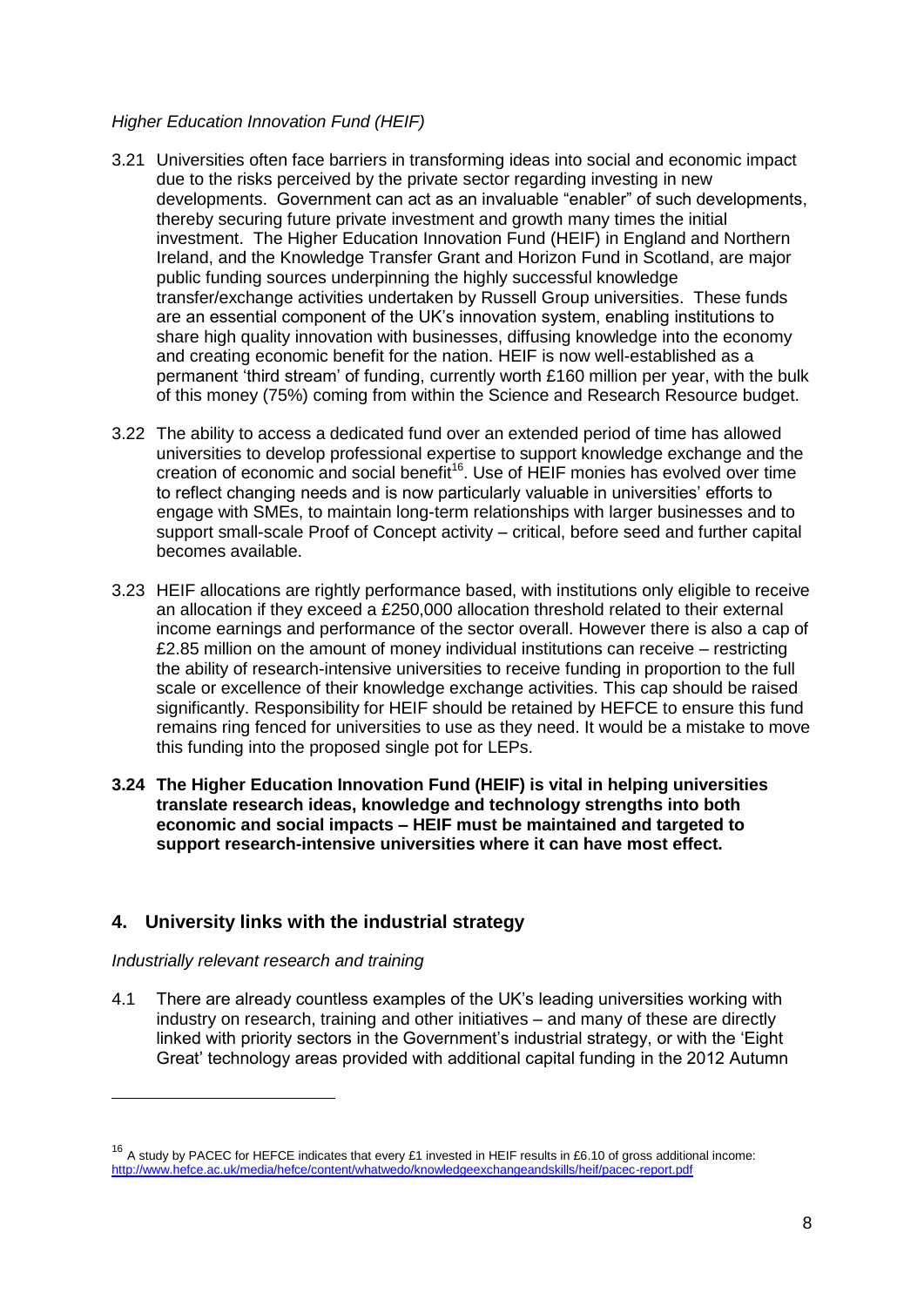Statement. Again, **Annex A**, the Russell Group reports highlighted in section 2 of this paper and responses from individual universities provide some useful case studies.

4.2 It should be noted that, in most cases, these links between universities and business existed long before the sectors or technology themes became prominent in Government policy.

### *Further alignment*

- 4.3 The call for evidence for the review states that recommendations will be made on how "*incentives and support systems could be aligned with the [Government's] Industrial Strategy to ensure the best outcome for the UK as a whole*". This implies a wish to align university research, which is primarily curiosity-driven, with the needs of current businesses and priorities established by Government. Or rather, to align Government funding for research and innovation even further given that there is already substantial alignment:
	- The Technology Strategy Board (which now has a record £440 million of funding) is business focused, taking research ideas closer to commercialisation.
	- The R&D tax credit (worth £1.1 billion in 2010-11) is entirely for businesses to decide how it is spent.
	- HEIF money (£160 million) is already directly linked to university engagement with business and others.
	- HEFCE's QR charity funding (£198 million) and QR business funding (£64 million) are also distributed on the basis of income from these sources.
	- Access to the Research Partnerships Investment Fund (RPIF £300m) requires universities to find double-matched funding from industry and others, which again creates alignment.
	- The £600m of new capital funding announced in December is largely aligned with industrial strategy themes, rather than being formula-based for universities.
	- In addition, impact is a substantial driver of both mainstream QR (with impact case studies now required in the Research Excellence Framework) and Research Council funding.
- 4.4 This isn't to say we are against any of these measures indeed RPIF, for example, has proved to be an excellent innovation, which we are now calling on Government to turn into a long-term strategic initiative – but a balance has to be struck. There is a danger further moves to align university incentive and support systems with the needs of business and Government policy will drive out curiosity-driven basic research.
- 4.5 This is exactly the sort of research that contributes to the UK's knowledge base and often underpins future innovations that transform our lives – and for which public funding is essential. We should not underestimate the importance of serendipity in considering the impact of this investment in basic research. Some of the most groundbreaking products have resulted from research which set out to explore something completely different, or had no application nor any interest from business at the start.
- 4.6 It is important to recognise and value the pipeline of research and knowledge from our world-class universities and that what they are working on now may not have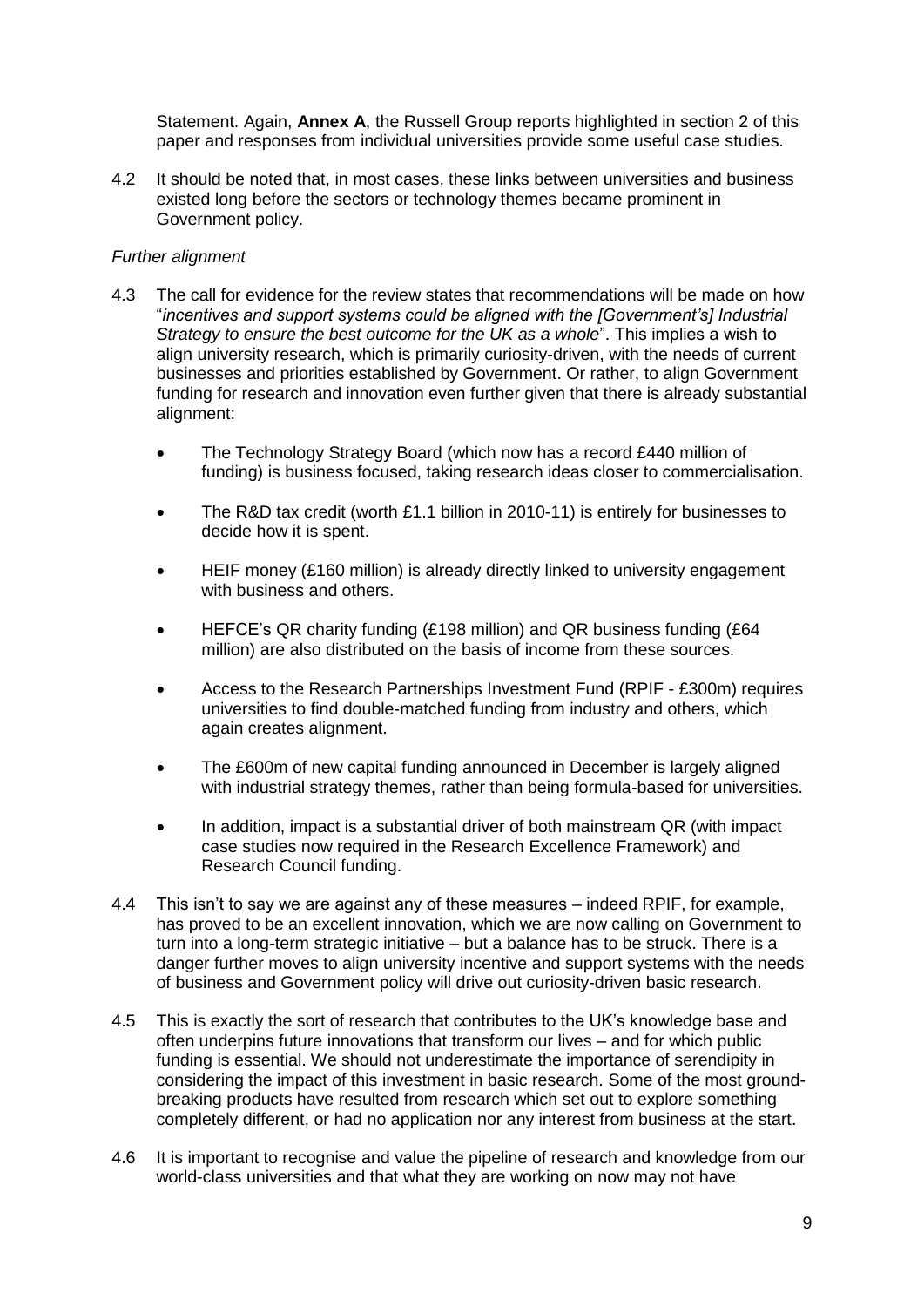commercial applications for 10-20 years or even longer. In other words the researchers working on the radical innovations of the future may not have much of a current industrial base with which they can align, so in many cases our universities are playing a crucial role in investing in the future UK economy and long-term growth prospects. It would jeopardise the UK's future innovation pipeline to fund further 'aligned activity' at the expense of curiosity-driven basic research.

**4.7 There is already an underlying alignment of university activities with the priorities of Government and industry. However, we would strongly oppose any approach that seeks to reduce our world-class universities merely to a supporting role for the Government's industrial strategy and/or local business aims.**

### *Technology Strategy Board*

-

- 4.8 In our Spending Review submission we recognised the importance of the Technology Strategy Board (TSB) as a key part of the UK's innovation landscape. This is particularly so for engineering and physical science disciplines, while its engagement with life sciences still needs to grow. The TSB's budget has now been increased for the current year but it has always been in danger of failing to create a critical mass of activity in key areas<sup>17</sup>.
- 4.9 The TSB works nationally and it is important for this to remain the case –supporting national strategic priorities and developing world-leading research to the next level. However, funding from the proposed single pot for LEPs could usefully be used to boost TSB investments where there are key centres of research and technology development activity within the LEP area.
- 4.10 Catapult centres (previously Technology and Innovation Centres) are now becoming a major focus of activity for the TSB, at least in part modelled on Germany's Fraunhofer Institutes and their success in engaging with the country's Mittelstand businesses.
- 4.11 When they were first proposed, the Russell Group stressed that the benefits of such centres would be maximised only if they were closely linked to existing centres of excellence in research-intensive universities, and built on existing innovation networks associated with such universities. The impact of the Catapults will be diluted if the link with excellent research in universities is not strong. It is worth noting that all Fraunhofer CEOs are also university Chairs.
- 4.12 There are already good examples of world-class universities involved at the heart of some Catapults (for example Sheffield, Birmingham, Warwick, Bristol and Nottingham are all involved in the Advanced Manufacturing Catapult) but this must replicated in the new Catapults that are set to launch this year and beyond.
- 4.13 Knowledge Transfer Partnerships (KTPs) which typically engage SMEs with expertise in universities are another valuable mechanism for knowledge transfer now managed and part-funded by the TSB. In future, LEPs could be major contributors to KTP funding, and raising awareness with the SME community, helping to boost the number of partnerships that can be supported each year in their regions.

 $17$  For example, CBI input to the Government's research and innovation strategy in 2011: <http://www.cbi.org.uk/media/1178686/research-and-innovation-strategy-2011-cbi-input.pdf>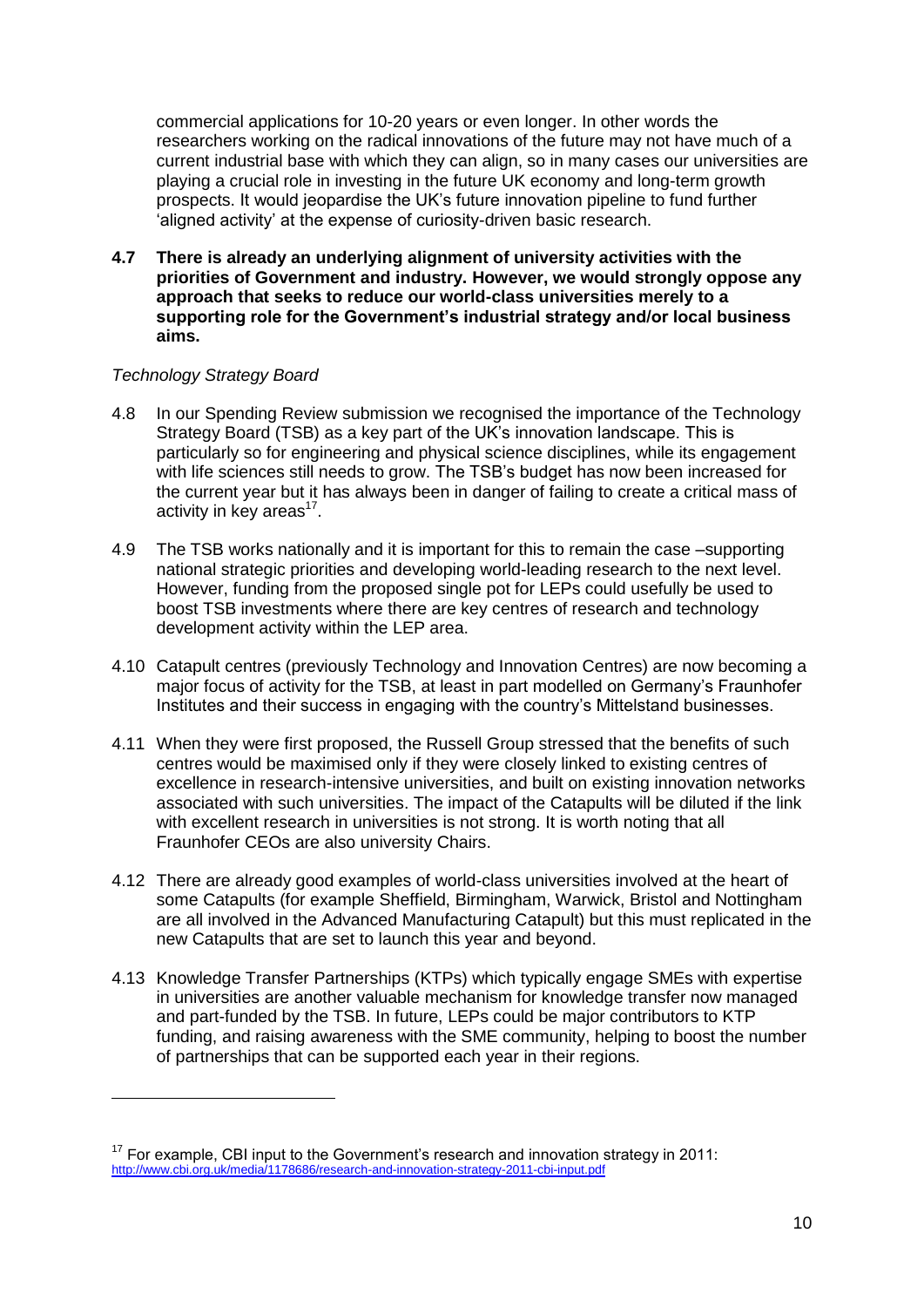- 4.14 Whilst the TSB has a valuable role to play, it should not be seen as the only mechanism through which public funding supports innovation and growth from R&D investment. The TSB complements research and innovation activity funded through the Research and Funding Councils and elsewhere in Government. Building even stronger links with universities would help to bring novel research ideas closer to market faster and could help to prevent deadweight developing in the system.
- **4.15 Strong engagement between the Technology Strategy Board and the UK's research-intensive universities is essential – in particular in the new Catapult centres as these should be a vehicle for helping to drive transformative innovation in business. Funding from LEPs could be used to boost investment in the TSB's priority themes and enable wider collaboration between universities and businesses.**

### **5. Working with LEPs to exploit our comparative advantages**

### *Local growth plans*

- 5.1 The 39 Local Economic Partnerships (LEPs) are new and relatively untried bodies. They may help to drive some growth locally and regionally, but the bigger picture of national economic growth must not be forgotten: in many sectors of the economy, the UK will need to build critical mass and tap into strengths across the whole country if it is to compete internationally.
- 5.2 LEP growth plans should help to facilitate national priorities at the local level, ensuring that universities, businesses and other economic partners have the local support they need to deliver sustainable growth.
- 5.3 We already know that some critically important multinational businesses in the UK plan not to engage with LEPs as there are too many of them and each is likely to pursue its own individual and sub-critical agenda. At the very least, LEPs must not develop their strategic plans in isolation. Nor should Government seek to impose a one size fits all solution.
- 5.4 We recommend much greater involvement of leading universities on LEP Boards and their advisory councils and in particular in the development of plans that will help to maximise potential for growth from our world-class universities.

### *Collaboration and coordination*

- 5.5 LEPs need to collaborate closely with each other and with the leading universities and businesses within and around their regions. And, equally, universities should be open to collaboration with LEPs.
- 5.6 With limited resources it is essential that effort is not duplicated. Where there are world-class universities in a LEP area, for example, they should be supported by the LEP to help local businesses tap into the skills, research, knowledge and facilities they may need wherever these are located in the UK. Universities already have the networks and knowledge to make links quickly and could scale up this sort of activity with additional resources.
- 5.7 Universities can also help in connecting between LEPs, building on existing collaborative links they have with universities, businesses and other organisations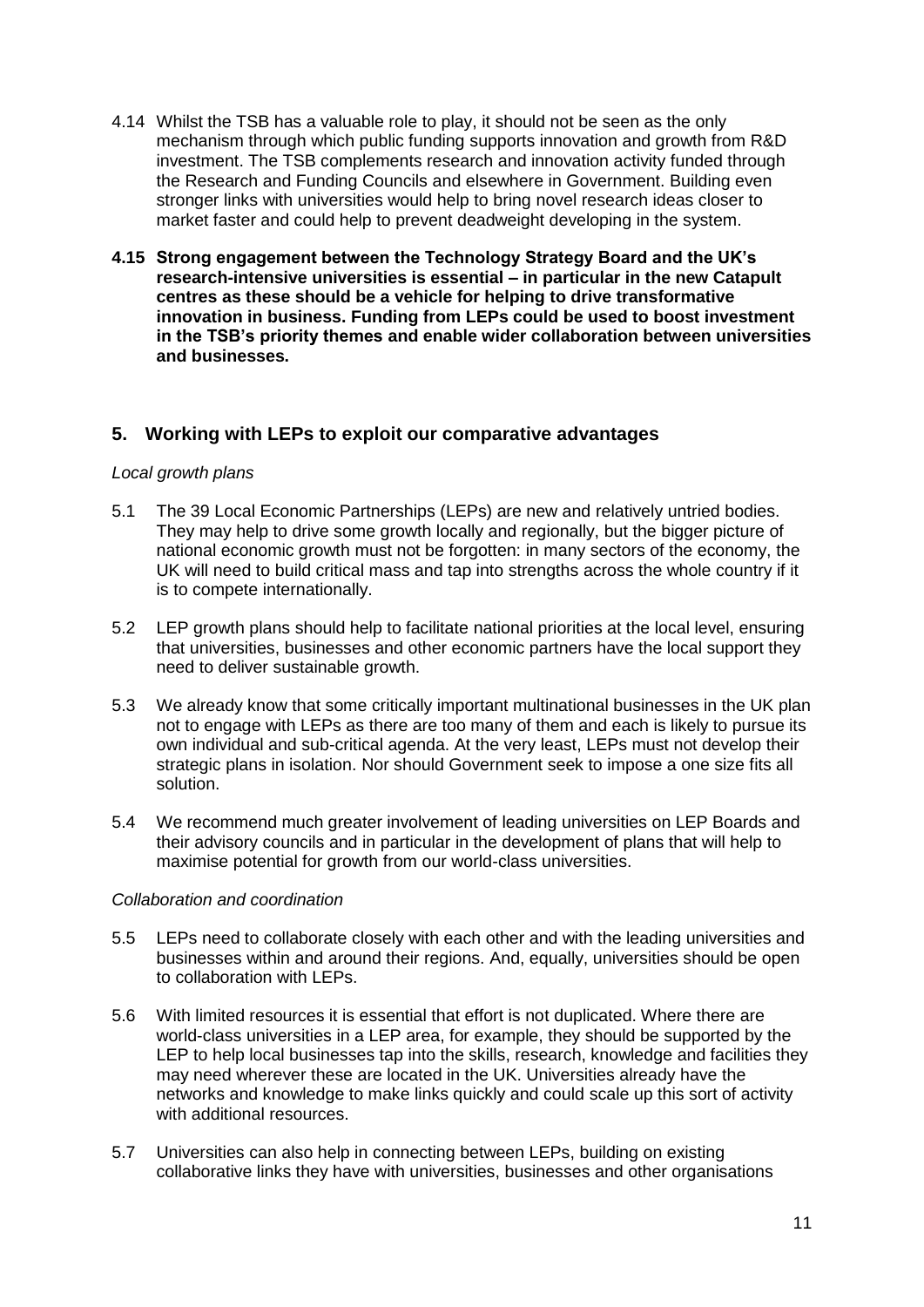across the UK. In particular this can be of value in undertaking foresight-type activities and for making links across wider supply chains that are likely to extend beyond individual LEP boundaries.

5.8 As discussed elsewhere in this submission, LEPs should build on the priorities identified by others, coordinating their funding to support HEIF, TSB, RPIF and other initiatives where there are already established mechanisms for delivering growth from business-university collaboration.

#### *Foreign Direct Investment*

- 5.9 R&D and innovation activities are not bounded by LEP or even national geography. Attracting Foreign Direct Investment should be a key priority for LEPs – helping to boost the UK economy as a whole, rather than redistributing existing resources within the UK.
- 5.10 Our leading research-intensive universities are successful in attracting inward investment from international investors, which can then underpin the growth of related business and research clusters. Examples include:
	- TATA and Jaguar Land Rover investment with the University of Warwick to create a £92 million National Automotive Innovation Campus, which is now also attracting inward investment from JLR's supply chain partners, including the powertrain division of Germany's ZF.
	- Microsoft established its European research centre at the University of Cambridge. Similarly, Pfizer and Astra Zeneca have recently announced significant investments in research facilities in the Cambridge area.
	- The Bill and Melinda Gates Foundation has made major investments in research into HIV vaccine development at Imperial College and University College London.
	- Unilever Plc has a long standing research partnership in high-throughput materials chemistry with the University of Liverpool's Centre for Materials Discovery.
	- In Wales, a tripartite Joint Venture between European Aeronautic Defence and Space Company N.V. (EADS), the Welsh Government (WG), and Cardiff University has been incorporated to support early stage R&D via joint investment funding from EADS and WG, circa £2.5-3.0 million p.a.
	- More than 50% of Imperial College's industrial research income and consulting income currently comes from outside of the UK.
- 5.11 Attracting investors such as these should be at the heart of plans to boost the contribution universities can make to UK economic growth. The investments have significant value to the economy in their own right, but in many cases they can lead over time to the creation of self-sustaining clusters of research and business activity, which creates an even longer-lasting legacy.
- 5.12 These clusters clearly locate in a particular region, but the actual geography is of secondary importance to the research and innovation links. Rather than competing against each other, LEPs must work together and with central bodies such as UKTI, the TSB and BIS to attract inward investment to the UK. In particular, they should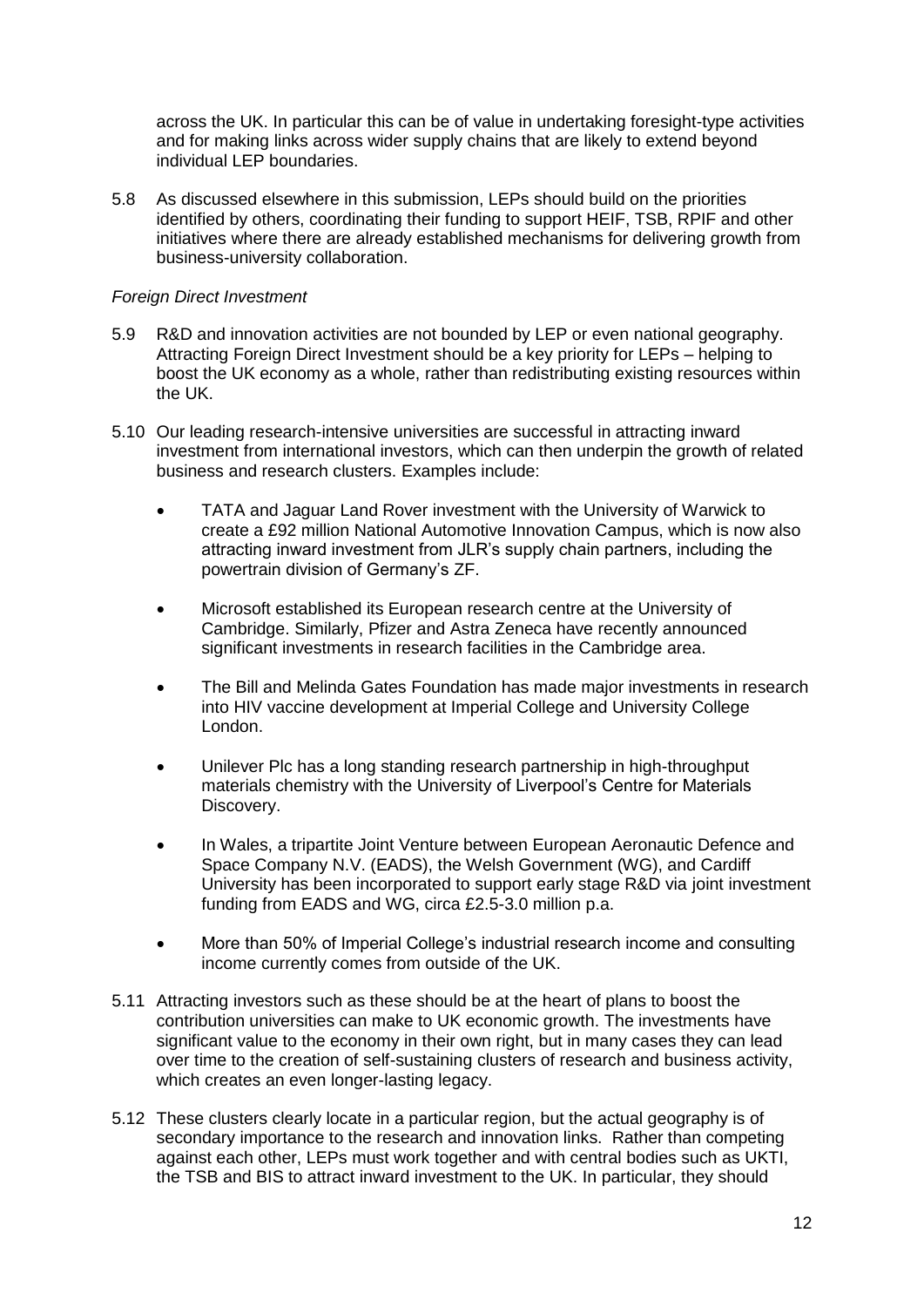support universities as they seek to build on the UK's research strengths to attract high-value global partners.

**5.13 LEPs must work together and closely with universities to maximise the growth potential for their area and the UK as a whole. They should see their key role as facilitating national growth opportunities at the local level, working collaboratively with each other, with universities, business and other parts of Government to attract inward investment and scale-up existing growth-related initiatives to make a bigger impact.**

### **6. Linking EU structural investments to research, innovation and growth**

- 6.1 There are significant opportunities to use EU regional development funding to support research and innovation activities that can underpin sustainable growth. However, European funding must be made easier to access by universities and any reduction in administrative burden would be very welcome.
- 6.2 As ERDF, ESF and parts of EAFRD are brought together into an 'EU Growth Programme' there is a real opportunity to radically overhaul the governance and reporting structures and to foster the support of projects that will deliver meaningful economic outcomes (rather than focusing on those where reporting against expenditure plans is easier, as has sometimes been the case with ERDF).
- 6.3 The Russell Group has proposed to the European Commission that EU structural funding could be used in some of the newer Member States, in eastern Europe in particular, to develop centres of research excellence that would enable them to compete effectively for Horizon 2020 funding in the future. Rather than focusing on typical road and rail projects etc, funding could be used for R&D infrastructure and investments in intellectual capital to enable these countries to develop knowledgebased capacity and capability.
- 6.4 In the UK, we already have world-class centres of excellence in our research-intensive universities, so we can and should focus on developing them further – using European funds to complement existing public funding for research and innovation. Where universities have already identified key priorities for growth, working with key partners including businesses, European funding could be used to scale up activity and build critical mass.
- 6.5 European structural funding could be used to develop, refurbish or expand key facilities, support technology/knowledge transfer and boost the potential for commercialisation through proof of concept, seed and demonstrator funding. For example, the RPIF model for capital investments already works well where industry and universities are working together on research challenges and the impact of this could be boosted by directing EU funding to universities as one of the elements of required matched-funding.
- **6.6 EU structural funding must be made easier to access for universities as key economic players in their regions. It should be used to support businessuniversity collaboration, enabling universities to scale-up investments in knowledge transfer, commercialisation and development activities and to develop research capital for solving business challenges.**

May 2013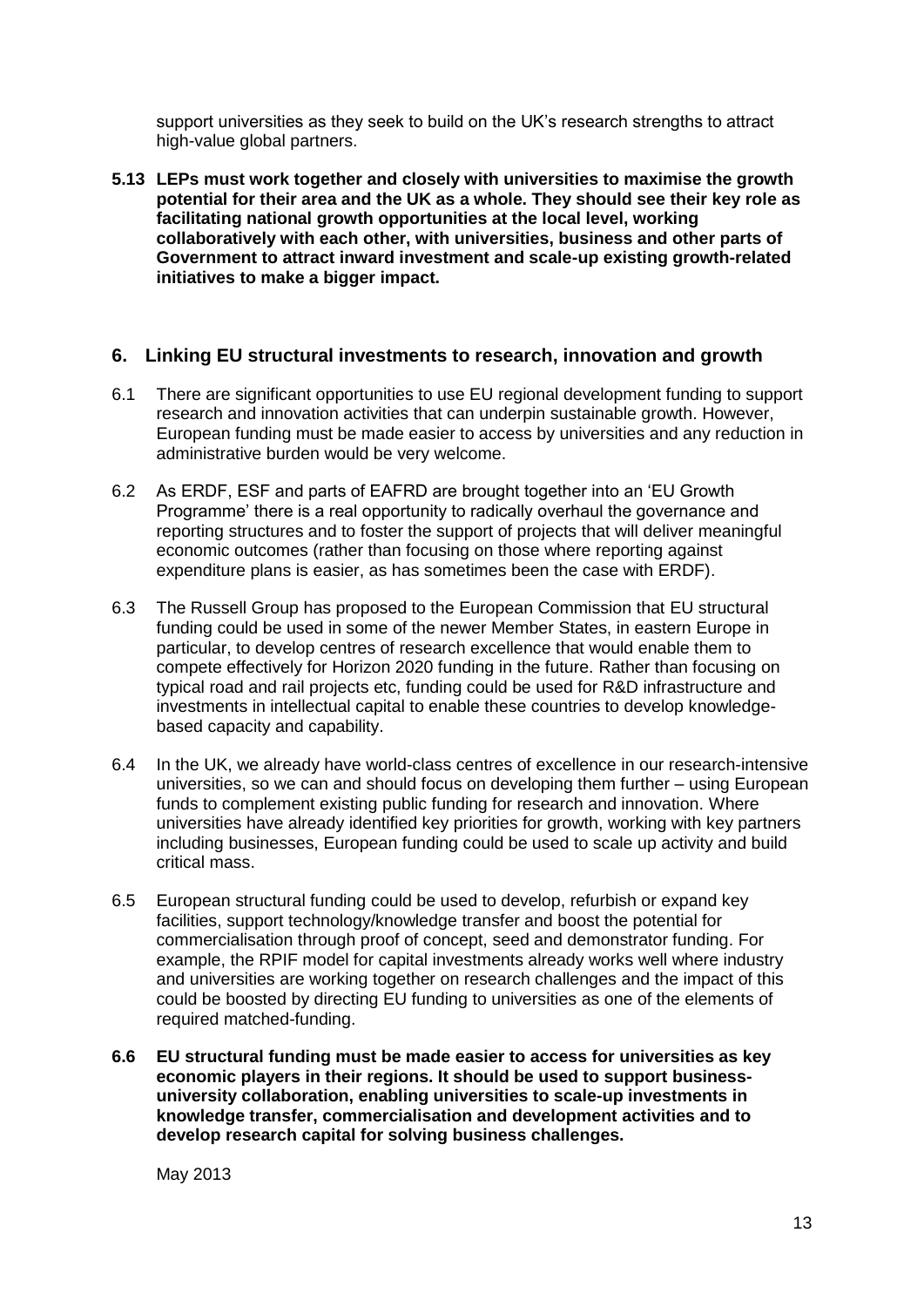## **Annex A – some examples of Russell Group university ventures linked to the economy and growth**

**Rolls-Royce** and the **University of Birmingham** are developing a £60 million world-leading research centre for high temperature metallurgy and associated processes for components including turbine blades. This will ensure a more effective translation of fundamental research to production and train engineers from apprenticeships to postdoctoral fellows. Focused initially on the key manufacturing areas of investment, including casting, design for manufacture and systems simulation, the centre will then draw in additional research competencies related to these areas through wider industry and academic involvement. The investment is part of investment under the first round of RPIF.

In November 2011, **Cisco** announced a three-year partnership with **Imperial College** and **UCL** to set up a Centre for Future Cities, based in the TechCity area of London (and part of their National Virtual Incubator Network programme). The centre's work focuses on the thematic areas of Future Cities and Mobility, Smart Energy Systems, the Internet of Things and Business Model Innovation.

The **University of Cambridge** co-ordinated a four year €6.7m project ('Plasticise') with researchers from the UK, Switzerland, Poland, France, the Netherlands, Italy, Germany, and Israel. It has involved researchers from universities, **large pharmaceutical and small biotech** companies and enabled scientists to work with clinicians looking for new treatments. Early results have developed treatments that can restore neuro-plasticity in adults back to the level seen in children. These treatments can restore plasticity in stroke, brain or spinal injury and Alzheimer's disease. In Alzheimer's they can restore the ability to learn and remember.

**Queen Mary University of London** coordinated a series of Marie Curie action funded studies on special ceramics that can function in extremely hot and hostile environments, where most sensors do not, making them very useful in **aerospace, advanced industrial processes, the automotive industry, and power generation**. This information will soon help produce more sophisticated sensors that enhance monitoring and safety as well as meet energy needs across several industries.

The **University of Warwick** has just won HEFCE Catalyst funding to address the chronic and growing shortage of graduate engineers for engineering and advanced manufacturing. The project will stimulate a new industry-funded undergraduate programme, with a novel managed learning environment, which will focus on the latest technologies and be taken partly in the workplace, including through Higher Apprenticeships. It will build on the Warwick Manufacturing Group's strength in applied research and novel developments at postgraduate level, particularly focusing on the automotive sector (with **Jaguar Land Rover** as an initial co-investor). Students will undertake international projects with technical universities and institutes in China, India, Singapore and the USA. The University of Warwick is already working closely with Jaguar Land Rover to deliver university-industry co-designed modular masters courses to up-skill 3,000 engineers in green manufacturing and other key areas for the company.

The **University of Leeds** works with many industries to offer bespoke short courses for continuing professional development. The Leeds Centre for Integrated **Petroleum Engineering and Geoscience**, for example, offers courses for industry in exploration geophysics, structural geology and oilfield corrosion.

The Centre for Additive Layer Manufacturing (CALM) at the **University of Exeter** is an initiative set up by **EADS** and **Rolls Royce** with the University to introduce the concept of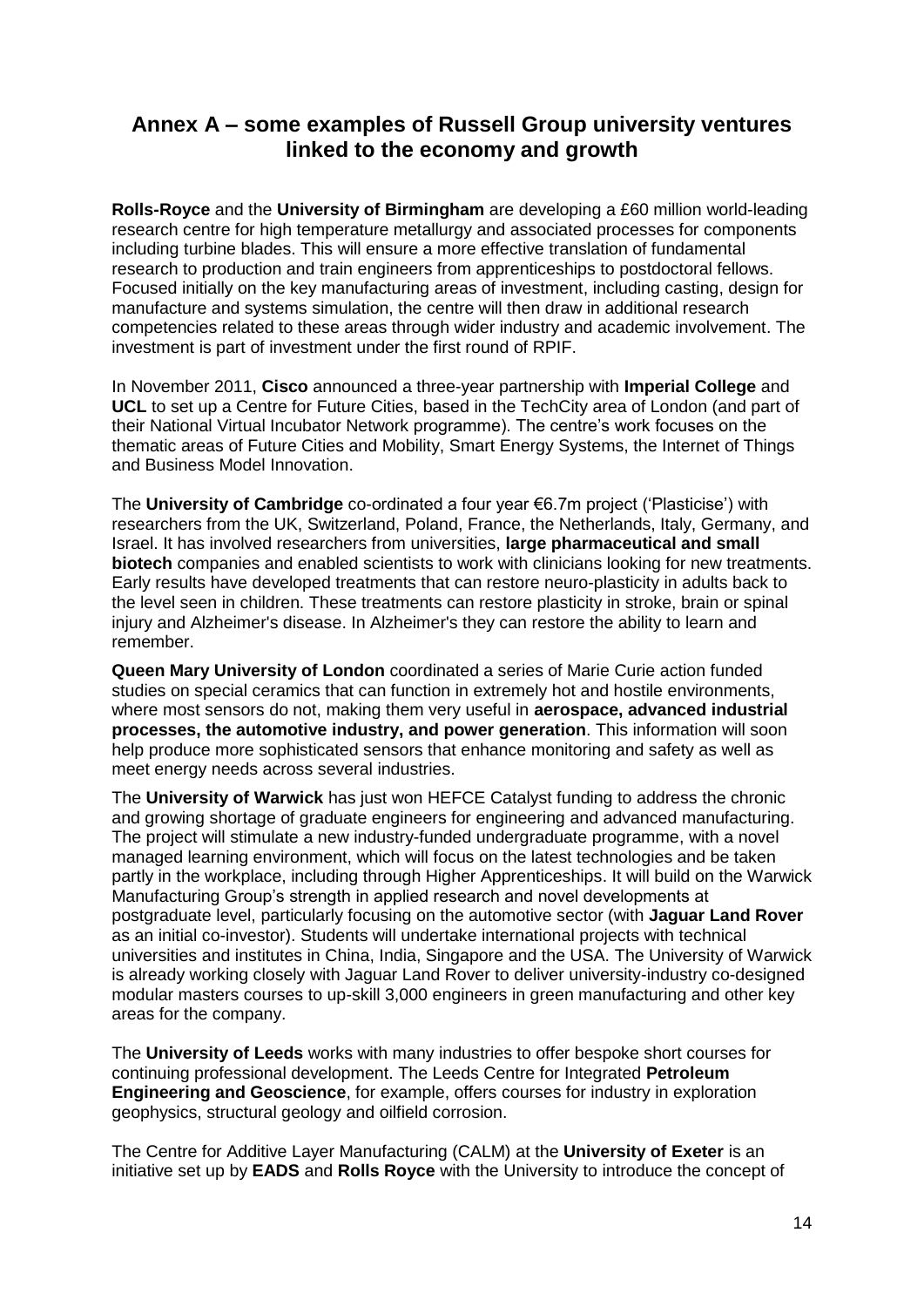additive manufacturing (3D printing) to the SME manufacturing base in the South West so that the aerospace supply chain, and other advanced manufacturing supply chains, can assess the viability of tooling up to meet the challenge of this new way of manufacturing. Using an ERDF funding stream, the Centre purchased new equipment and facilities and is committed to engaging with 250 SMEs in the region through advice, training and demonstrations.

The **University of Manchester** has a portfolio of some 50 spin-out companies, and in the last 4 years successfully licensed over 100 inventions to commercial parties. A number of spin out companies have achieved success securing an exit and capital return to the university. Examples include: **Nanoco**, a company listed on AIM with a current market value of c.£340 million; *Neu*Tec Pharma a spin out sold to **Novartis** for over £300 million in 2006; and the molecular fungal diagnostic company Myconostica sold to Cambridge-based **Lab21** in 2011.

The **University of Liverpool** runs a "Graduate to Merseyside" scheme which provides highquality paid internships for graduates within **Merseyside-based SMEs**. It is managed by the University's Careers and Employability Service, in partnership with Liverpool Hope University.

**Cardiff University** has worked with **Legal and General** since 2002 to deliver medical training for medical underwriters and claims assessors. The content and structure of the courses has been adapted over time to accommodate the changing needs and requirements of L&G.

**Nokia** has a long-term programme of nanotechnology research projects with **Cambridge University** and in human-computer interaction research with the **University of Glasgow**.

The **University of Sheffield**'s Advanced Manufacturing Research Centre (AMRC) in operation for 11 years focuses on advanced machining and materials research for the global aerospace industry. Over 60 industrial partners are involved, including **Boeing** and many smaller companies in the aerospace supply chain. It now forms part of the UK's first Catapult Centre in High Value Manufacturing.

Work on Wellbeing by the **LSE**'s Centre for Economic Performance has led to the provision of Cognitive Behavioural Therapy Counselling by the **NHS**, in recognition of the costs to the UK economy of stress-related absenteeism; its work on Innovation Policy provided much of the background to the introduction of the R&D Tax Credit; and its research on Labour Markets led directly to the establishment of the Low Pay Commission – all of which continue to have a significant economic impact for the UK.

**Procter and Gamble** (P&G) and the **Durham University** have a very strong relationship for collaborative research and innovation. Durham initiated engagement with the local P&G Innovation Centre in 2009 and by October 2011, through a very rapid growth of activity, Durham was awarded the P&G Global Business Development University Partner of the Year Award and are recognised as a "best in class exemplar" of this major corporate's University partners. These links which started locally have led to Durham academics working with P&G researchers in locations from Newcastle to Frankfurt, Brussels and Beijing. In 2011, P&G, Durham University, the Centre for Process Industries (CPI), and local SME Peerless collaboratively initiated the £14m project CEMENT – to establish a Centre for Excellence in Methods and New Technologies for Surface Modification and Cleaning. The project delivering cutting edge research and innovation focuses on surface science will create and safeguard more than 50 skilled jobs in the consortium. The centre also forms a strategic hub for building new research projects and technology transfer initiatives in the